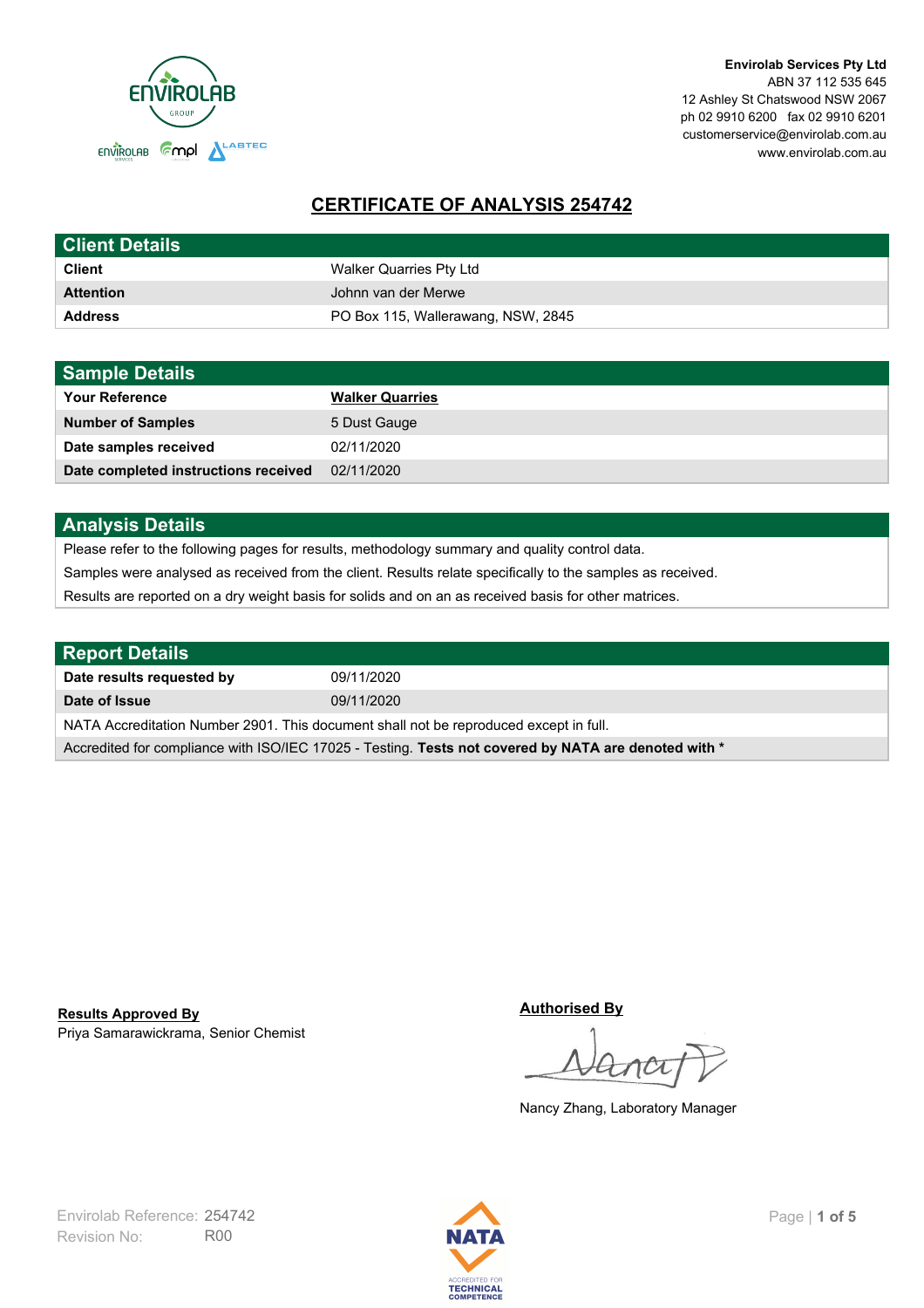| Dust Deposition AS 3580.10.1                    |                          |                            |                            |                            |                            |
|-------------------------------------------------|--------------------------|----------------------------|----------------------------|----------------------------|----------------------------|
| <b>Our Reference</b>                            |                          | 254742-1                   | 254742-2                   | 254742-3                   | 254742-4                   |
| <b>Your Reference</b>                           | <b>UNITS</b>             | DG <sub>1</sub>            | DG <sub>2</sub>            | DG <sub>3</sub>            | DG4                        |
| Date Sampled                                    |                          | 29/09/2020 -<br>29/10/2020 | 29/09/2020 -<br>29/10/2020 | 29/09/2020 -<br>29/10/2020 | 29/09/2020 -<br>29/10/2020 |
| Dust Gauge Start Date                           | $\overline{\phantom{a}}$ | 29/09/2020                 | 29/09/2020                 | 29/09/2020                 | 29/09/2020                 |
| Dust Gauge End Date<br>$\overline{\phantom{a}}$ |                          | 29/10/2020                 | 29/10/2020                 | 29/10/2020                 | 29/10/2020                 |
| Dust - No. of Days Collected                    | --                       | 31                         | 31                         | 31                         | 31                         |
| Date prepared                                   | $\overline{\phantom{a}}$ | 05/11/2020                 | 05/11/2020                 | 05/11/2020                 | 05/11/2020                 |
| Date analysed                                   | $\overline{\phantom{a}}$ | 05/11/2020                 | 05/11/2020                 | 05/11/2020                 | 05/11/2020                 |
| Insoluble Solids                                | g/m <sup>2</sup> /month  | 1.2                        | 0.4                        | 0.3                        | 1.2                        |
| Combustible Matter                              | $g/m2$ /month            | 0.3                        | 0.2                        | < 0.1                      | 0.6                        |
| Ash                                             | g/m <sup>2</sup> /month  | $\mathbf{1}$               | 0.3                        | 0.2                        | 0.5                        |
| Soluble Matter                                  | $g/m2$ /month            | 1.1                        | 0.6                        | 0.4                        | 0.7                        |
| <b>Total Solids</b>                             | $q/m^2$ /month           | 2.3                        | 1.1                        | 0.8                        | 1.9                        |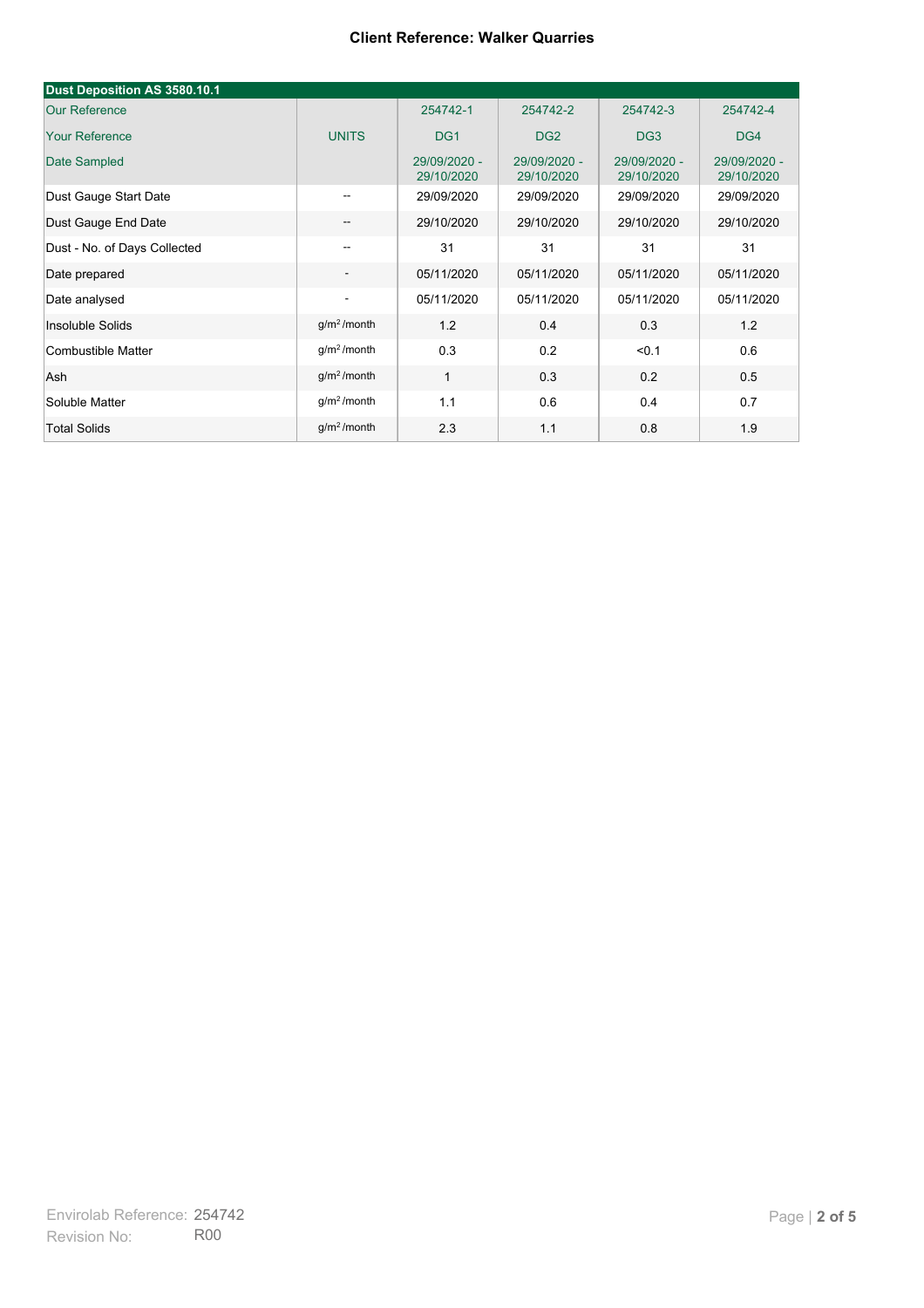| <b>Method ID</b> | <b>Methodology Summary</b>                               |
|------------------|----------------------------------------------------------|
| AS 3580.10.1     | Analysis of dust gauges by AS 3580.10.1 (analysis only). |

F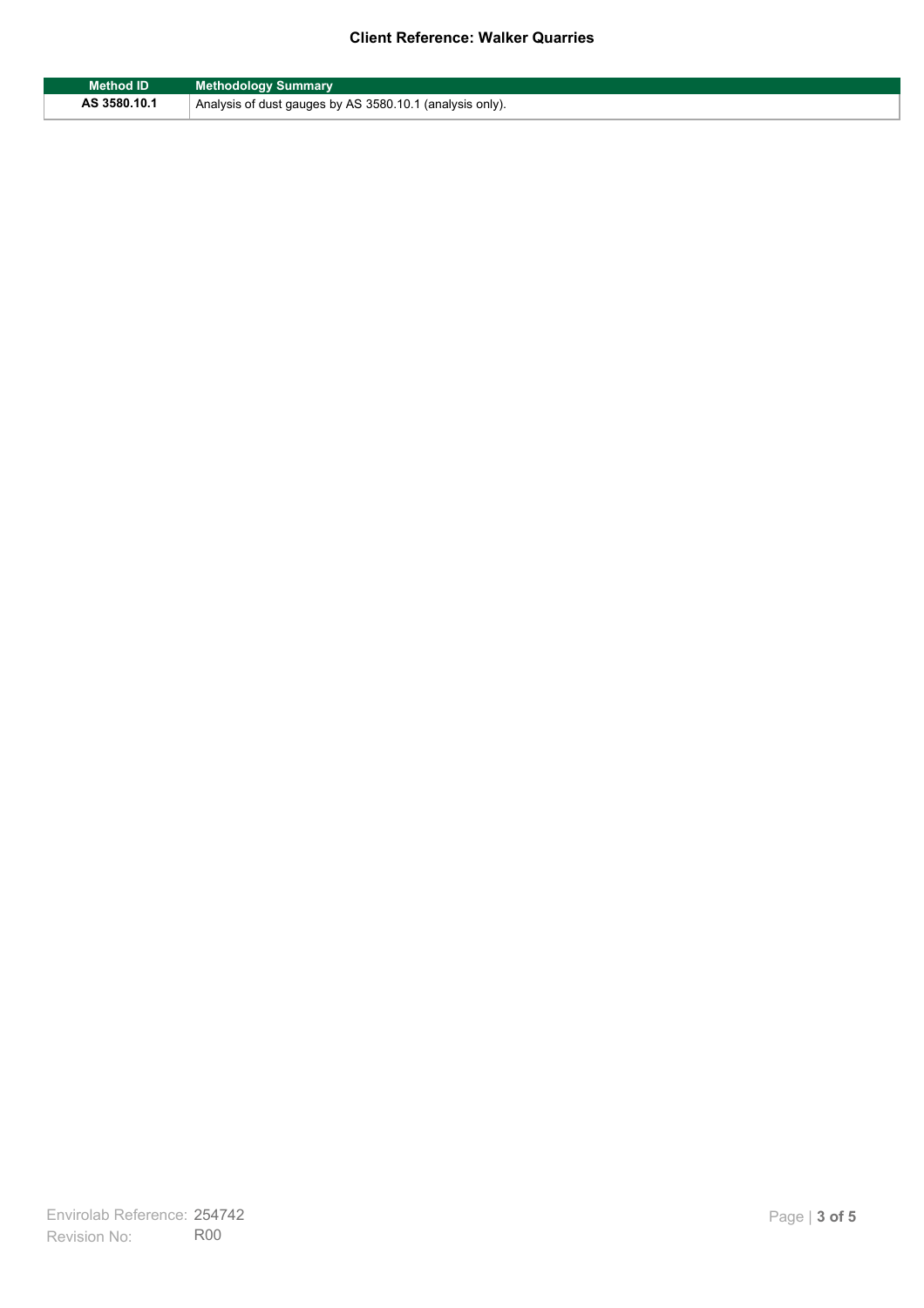| <b>Result Definitions</b> |                                           |
|---------------------------|-------------------------------------------|
| <b>NT</b>                 | Not tested                                |
| <b>NA</b>                 | Test not required                         |
| <b>INS</b>                | Insufficient sample for this test         |
| <b>PQL</b>                | <b>Practical Quantitation Limit</b>       |
| $\prec$                   | Less than                                 |
| $\geq$                    | Greater than                              |
| <b>RPD</b>                | <b>Relative Percent Difference</b>        |
| <b>LCS</b>                | Laboratory Control Sample                 |
| <b>NS</b>                 | Not specified                             |
| <b>NEPM</b>               | National Environmental Protection Measure |
| <b>NR</b>                 | Not Reported                              |